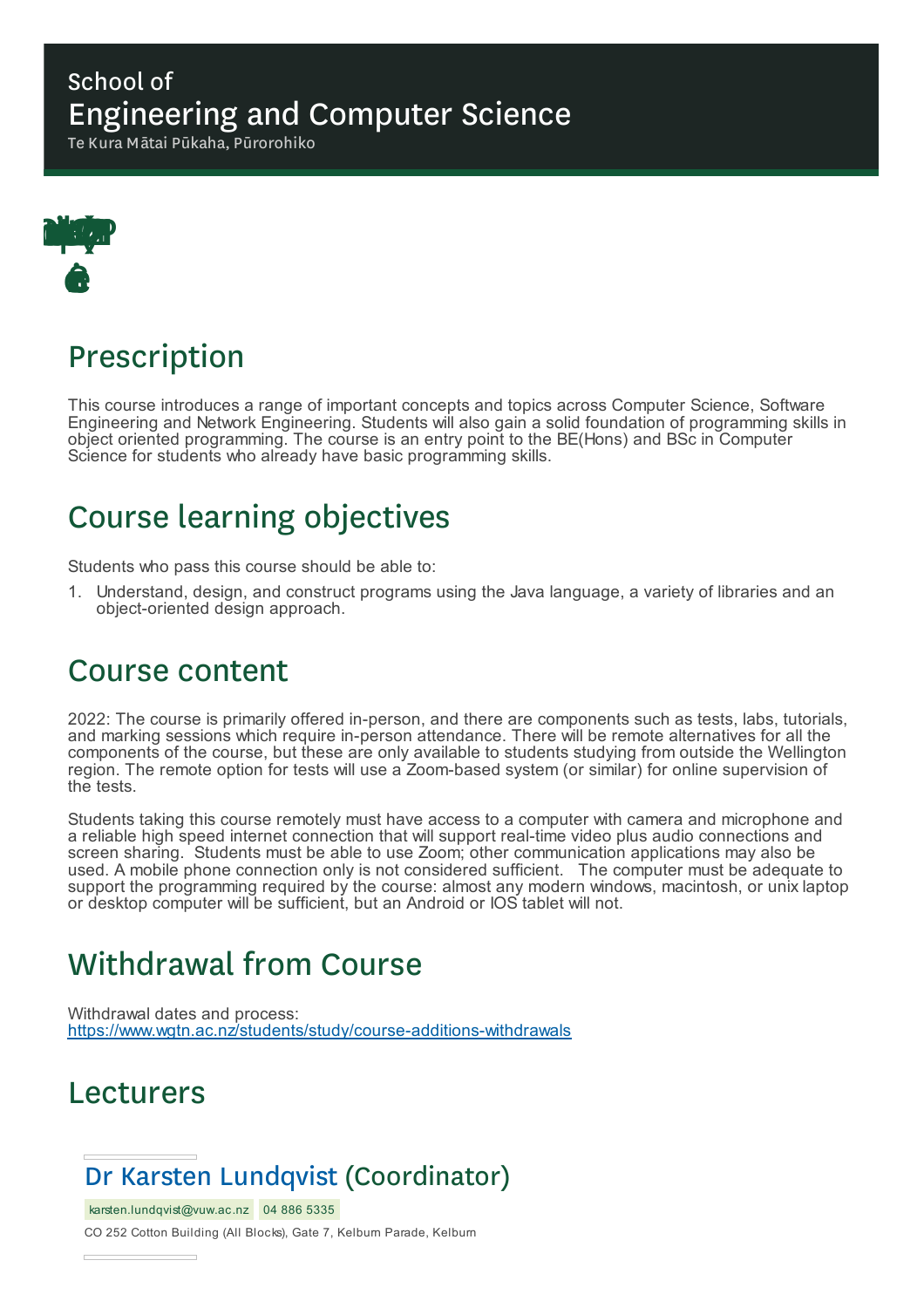#### Bach Nguyen

bach.nguyen@vuw.ac.nz

CO 364 Cotton Building (All Blocks), Gate 7, Kelburn Parade, Kelburn

#### Dr Marcus Frean

marcus.frean@vuw.ac.nz 04 463 5672

CO 337 Cotton Building (All Blocks), Gate 7, Kelburn Parade, Kelburn

### Dr Xiaoying Gao

xiaoying.gao@vuw.ac.nz 04 463 5978

CO 339 Cotton Building (All Blocks), Gate 7, Kelburn Parade, Kelburn

# Teaching Format

This course will be offered in-person and online. For students in Wellington, there will be a combination of in-person components and web/internet based resources. It will also be possible to take the course entirely online for those who cannot attend on campus, with all the components provided in-person also made available online. All students who are able to are expected to attend the tests in-person; students must have a good justification and obtain permission from the course coordinator to take the tests by distance.

During the trimester there will be three lectures and two lab sessions per week.

### Student feedback

Student feedback on University courses may be found at: www.cad.vuw.ac.nz/feedback/feedback\_display.php

### Dates (trimester, teaching & break dates)

- Teaching: 28 February 2022 03 June 2022  $\blacksquare$
- Break: 11 April 2022 24 April 2022
- Study period: 06 June 2022 09 June 2022 É
- Exam period: 10 June 2022 25 June 2022

### Class Times and Room Numbers

#### **28 February 2022 - 10 April 2022**

- **Monday** 13:10 14:00 LT323, Hunter, Kelburn
- **Thursday** 13:10 14:00 LT323, Hunter, Kelburn Ė
- **Friday** 13:10 14:00 LT323, Hunter, Kelburn  $\blacksquare$
- **25 April 2022 - 05 June 2022**
- **Monday** 13:10 14:00 LT323, Hunter, Kelburn
- **Thursday** 13:10 14:00 LT323, Hunter, Kelburn r
- **Friday** 13:10 14:00 LT323, Hunter, Kelburn

## Other Classes

Each student should sign up for and attend two weekly 1 hour lab sessions. The timetable is available through the 'Timetable' link on the course web pages: https://ecs.wgtn.ac.nz/Courses/COMP102\_2022T1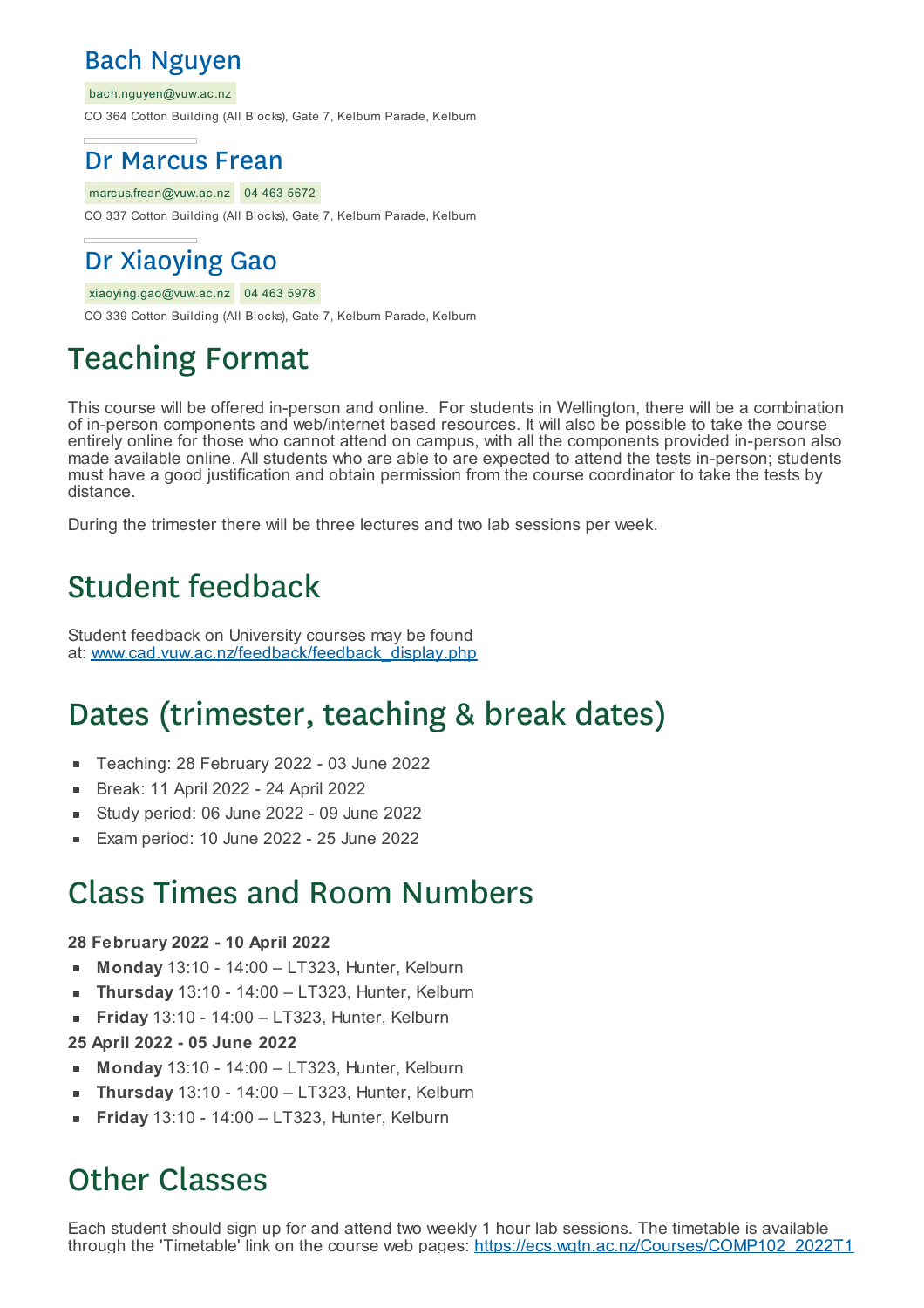We also have optional workshops and help desks. More details are given on our web site.

through the 'Timetable' link on the course web pages: https://ecs.wgtn.ac.nz/Courses/COMP102\_2022T1

## Set Texts and Recommended Readings

#### Required

There are no required texts for this offering.

#### Recommended

There are no recommended textbooks for the course.

### Mandatory Course Requirements

In addition to achieving an overall pass mark of at least 50%, students must:

Attain at least a **D** in at least 8 of the lab assignments. Reason: the practical skills involved in being able to write and debug programs are an essential component of COMP 112.

*If you believe that exceptional circumstances may prevent you from meeting the mandatory course requirements, contact the Course Coordinator for advice as soon as possible.*

### Assessment

This course will be assessed through ten assignments and two tests. The first test will be online in week 7. It will be a 1-hour test, which is available during a one day period. The 2nd test will be 2 hours long in the assessment period of the trimester.

| <b>Assessment Item</b> | Due Date or Test Date | CLO(s) | Percentage |
|------------------------|-----------------------|--------|------------|
| Assignments            | weekly                | CLO: 1 | 30%        |
| Test 1                 | week 7                | CLO: 1 | 20%        |
| Test 2 (2 hours)       | Assessment period     | CLO: 1 | 50%        |

#### Penalties

LATE DAY POLICY (for Assignments). Each student will have ONE LATE DAY which you may choose to use for any assignment or assignments during the course. Please note that these 24 hours are for the whole course, not for each assignment. So you have on average 2.4 late hours for each assignment. There will be no penalty applied for these hours. You do not need to apply for them, instead any late hours you have left will be automatically applied to assignments that you submit late. You get zero marks for late assignments when you run out of these late hours, unless you have made arrangements on the basis of exceptional circumstances with the course coordinator.

Model solutions to the core parts of the assignments will be made available in the lab after one day of the submission time. These will allow you to review and assess your own work, and also build on the model solutions for the next assignment. Comparing your work to the provided solutions is an important part of the learning. Note that this means that assignments submitted after the solutions are made available will generally not be marked, unless you have made arrangements on the basis of exceptional circumstances with the course coordinator.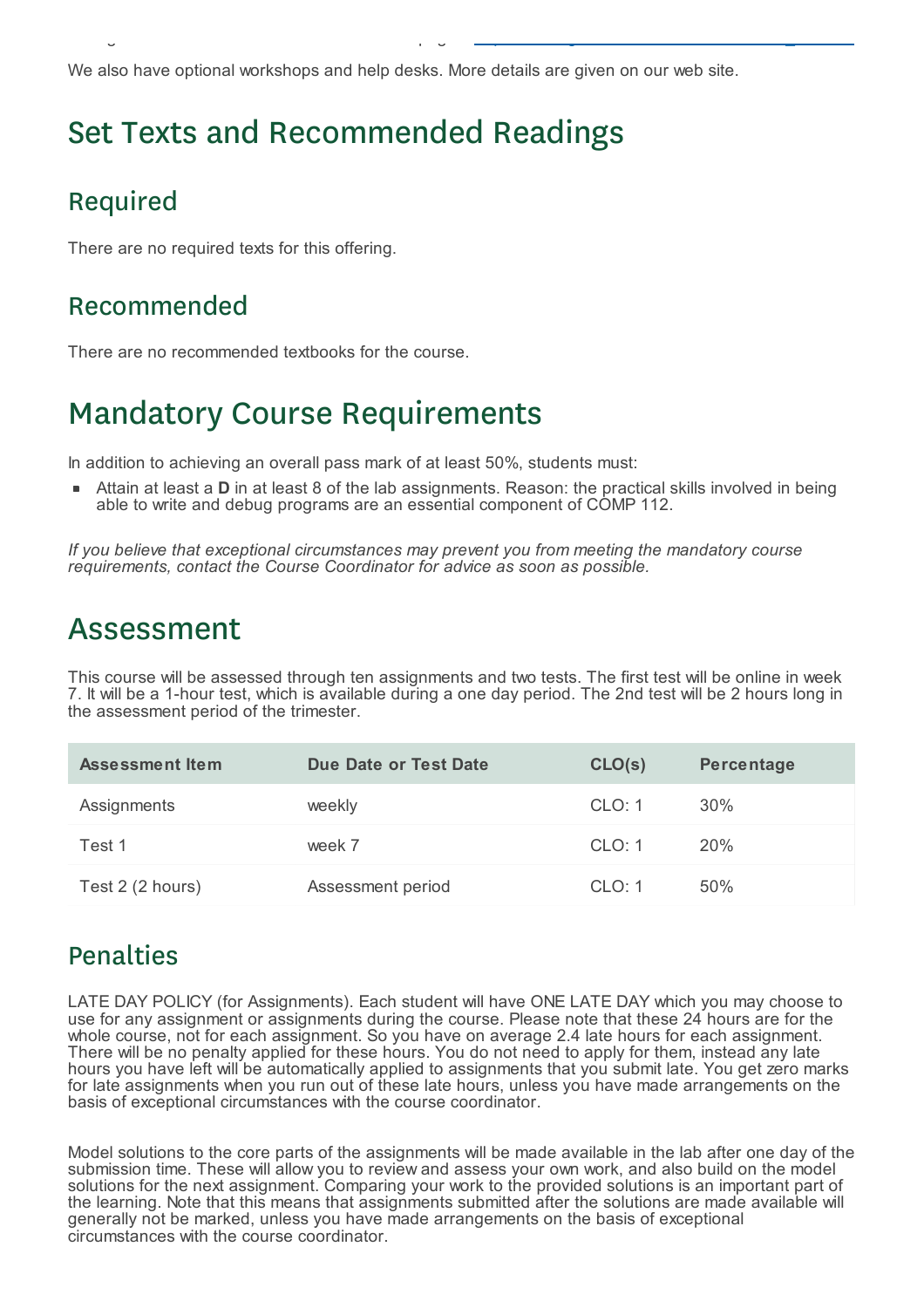#### Extensions

Individual extensions will only be granted in exceptional personal circumstances, and should be negotiated with the course coordinator before the deadline whenever possible. Documentation (eg, medical certificate) may be required.

#### Submission & Return

All work is submitted through the ECS submission system, accessible through the course web pages. Marks and comments will be returned through the ECS marking system, also available through the course web pages.

#### Group Work

Students may work in pairs on the core and completion parts of the assignments, as long as they declare who they worked with on the assignment. The challenge parts of the assignments must be worked on individually.

#### Required Equipment

Students completing the course remotely **must** have adequate computer and internet resources. For students in Wellington, the School does have lab computers, but students who need to use these computers for their assignments may have to use them during the evenings and weekends; it will be a significant advantage to have access to your own computer. The 'Resources' link on the course web pages <u>https://ecs.wgtn.ac.nz/Courses/COMP102\_2022T1</u> provides resources to make it easy for students to work on the programming assignments on their own computers.

## **Workload**

COMP 112 is a 15pt course and therefore has nominal total workload of 150 hours. In order to maintain satisfactory progress in COMP 112, you should plan on spending 10 hours per week on this course. A plausible and approximate breakdown for these hours would be:

- Lectures: 3 hours
- Reading and preparation: 1 hour É
- Lab Sessions: 2 hours ×
- Further work on the assignment outside the lab session: 4 hours

# Teaching Plan

See the 'COMP112 Schedule' link on the course web pages: https://ecs.wgtn.ac.nz/Courses/COMP102\_2022T1/Schedule\_112

### Communication of Additional Information

The main means of communication outside of lecture will be the COMP 112 web site at https://ecs.wgtn.ac.nz/Courses/COMP102\_2022T1/.

Please note that we have merged COMP112 web site with COMP102 web site. There will be one web site for both courses, with the same submission systems, forum, online help etc. The only difference is that we have two lecture streams, one for 102 and one for 112.

The forum is a web-based bulletin board system. Questions, comments, and responses can be posted to the forum. Staff will read the forum posts and will frequently respond to them also. You should make a bookmark to the course home page because you will need to access it frequently.